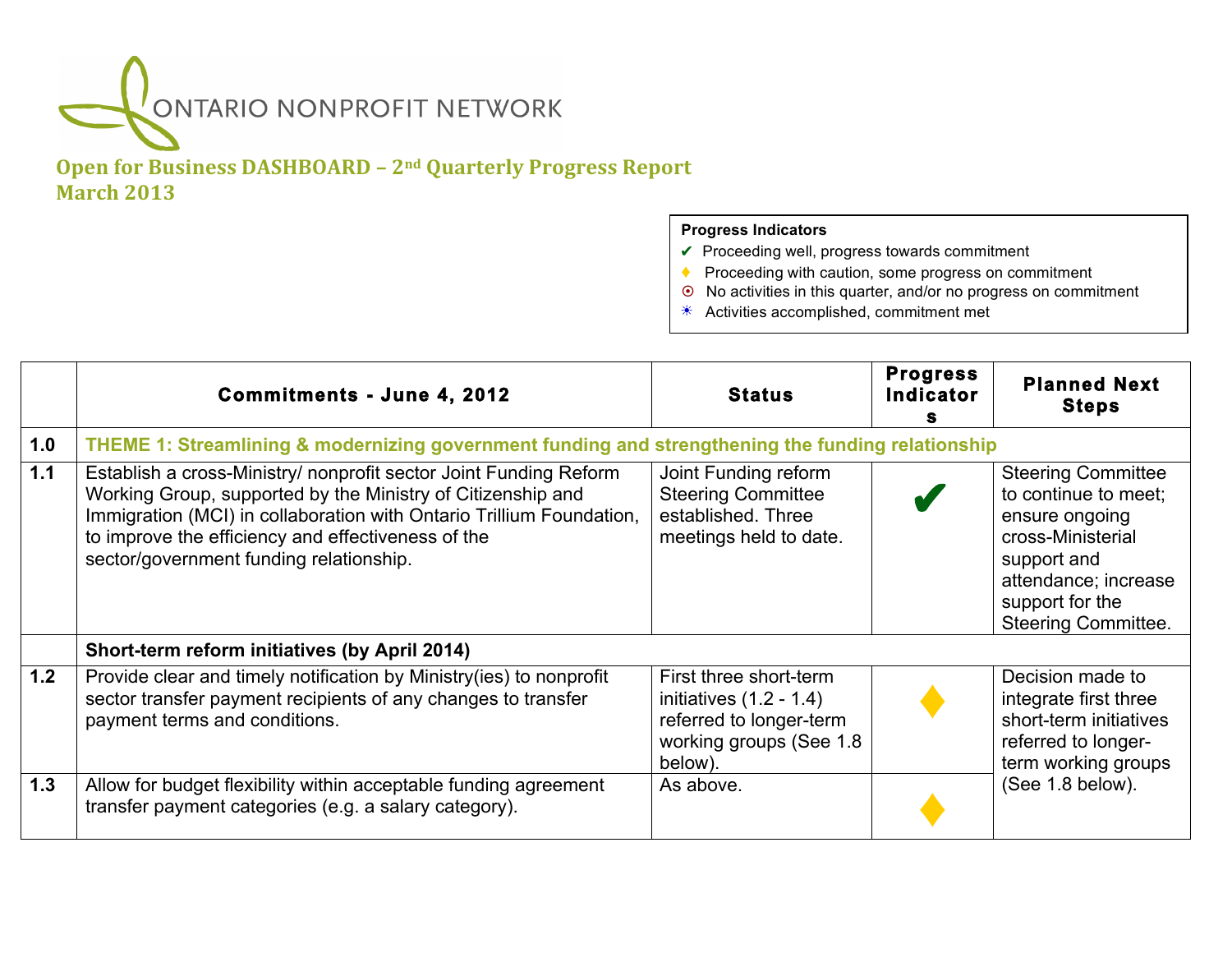| $1.4$ | Promote access to and transparency in government grant<br>management and approval processes with related service<br>standards.                                                                                                               | As above.                                                                                                                                                                                           |                      |                                                                                                                                                                                              |
|-------|----------------------------------------------------------------------------------------------------------------------------------------------------------------------------------------------------------------------------------------------|-----------------------------------------------------------------------------------------------------------------------------------------------------------------------------------------------------|----------------------|----------------------------------------------------------------------------------------------------------------------------------------------------------------------------------------------|
| 1.5   | Provide consistent advance notice to Ministry transfer payment<br>recipients of funding changes.                                                                                                                                             | No activity during this<br>period.                                                                                                                                                                  | $\boldsymbol{\odot}$ | <b>These</b><br>recommendations<br>may be dealt with by<br>the Standard<br>Contract working                                                                                                  |
| 1.6   | Integrate one-time reporting of organizations' basic information for<br>use by all Ministries.                                                                                                                                               | No activity during this<br>period.                                                                                                                                                                  | $\boldsymbol{\odot}$ |                                                                                                                                                                                              |
| 1.7   | Build on existing IT models/ platforms (e.g. Grants Ontario) that<br>contribute to standardization and simplification of the government/<br>sector funding investment relationship.                                                          | No activity during this<br>period; awaiting next<br>steps for Grants<br>Ontario.                                                                                                                    | $\boldsymbol{\odot}$ | group; to be<br>determined.                                                                                                                                                                  |
|       | Long-term reform initiatives                                                                                                                                                                                                                 |                                                                                                                                                                                                     |                      |                                                                                                                                                                                              |
| 1.8   | Simplify and streamline the overall administration of the<br>government's granting cycle.                                                                                                                                                    | <b>Discussed by Steering</b><br>Committee; two joint<br>working groups<br>established in January<br>2013: Proportional Risk<br>Management and<br><b>Standard Contract; both</b><br>have begun work. |                      | Joint working groups<br>established with the<br>intent to address<br>these objectives.<br>MCI to raise<br>awareness of funding<br>reform work and                                            |
| 1.9   | Develop a common understanding and cross-government<br>approach for proportional Risk Assessment, Mitigation and<br>Management (RAMM).                                                                                                       | As above.                                                                                                                                                                                           |                      | contract issues by<br>attending cross-<br>Ministerial meetings<br>with Councils of<br><b>Financial Managers,</b><br><b>Assistant Deputy</b><br>Ministers and<br>Financial<br>Administrators. |
| 1.10  | Improve (simplify and streamline) nonprofit reporting of Ministries'<br>funded activities.                                                                                                                                                   | As above.                                                                                                                                                                                           |                      |                                                                                                                                                                                              |
| 1.11  | Implement innovative practices for cash flow and transfer payment<br>renewal to enable sustainable community services.                                                                                                                       | As above.                                                                                                                                                                                           |                      |                                                                                                                                                                                              |
| 2.0   | <b>THEME 2: Police Records Checks</b>                                                                                                                                                                                                        |                                                                                                                                                                                                     |                      |                                                                                                                                                                                              |
| 2.1   | Develop a clear language Statement referencing provincial<br>legislation and regulatory requirements for police records checks<br>(drafting by Ministry of Community Safety and Correctional<br>Services (MCSCS), other ministries and ONN). | Statement (report)<br>completed December<br>2012.                                                                                                                                                   |                      |                                                                                                                                                                                              |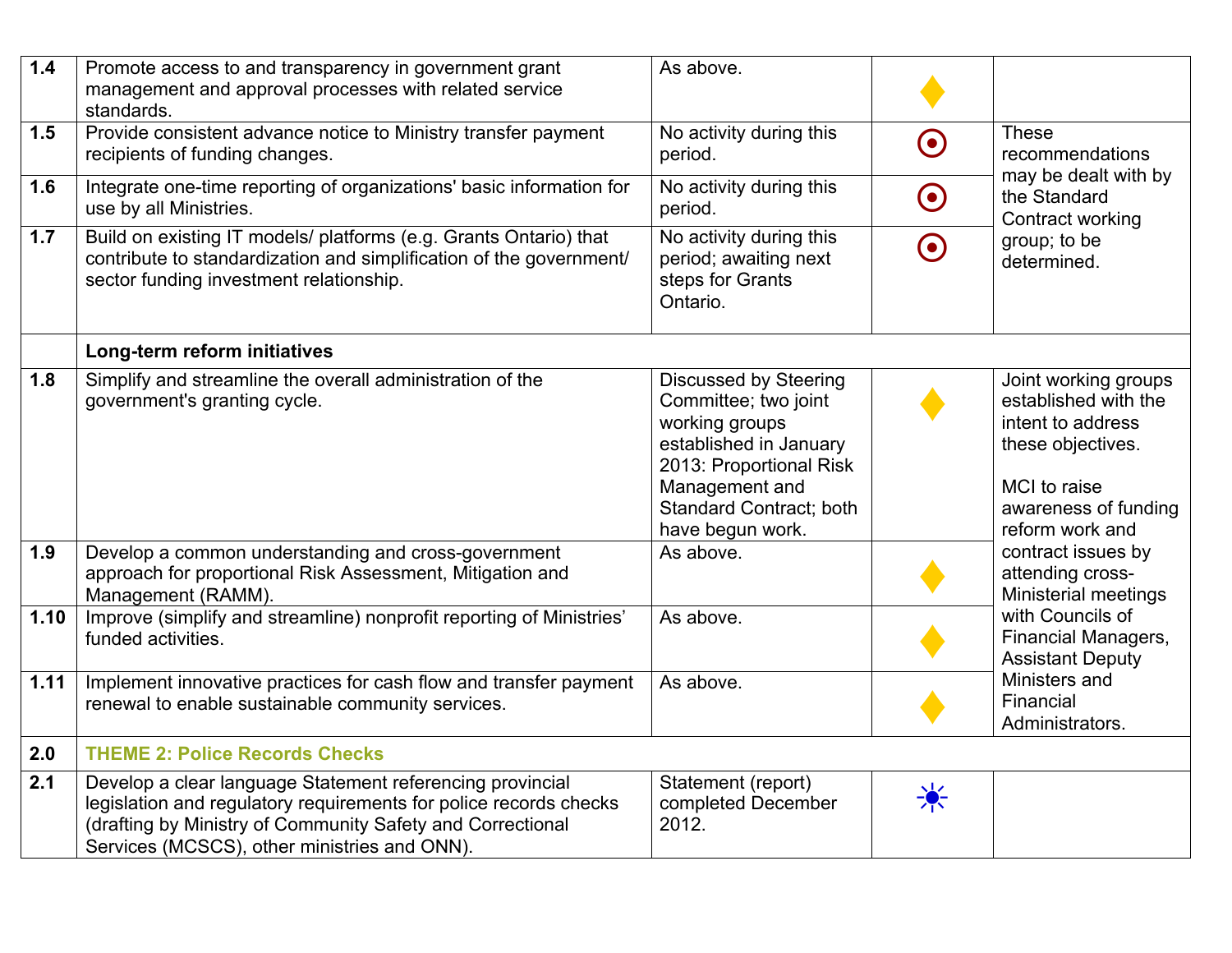| $\overline{2.2}$<br>2.3 | Post the approved Statement on the Ministry of Citizenship and<br>Immigration (MCI)'s website as part of the Partnership Project<br>office.<br>Develop other plain language materials to support the Statement:<br>frequently asked questions; checklist of good practices; links to key<br>references; and resource materials (development by MCSCS/ MCI/<br>ONN). | Report posted on<br>website(s) January 2013<br>and distributed to ONN<br>network.<br>A list of resources, links<br>and references are<br>included in the report. | 美<br>美 |                                                                                                                                                                                                                                                                                                                                                                      |
|-------------------------|---------------------------------------------------------------------------------------------------------------------------------------------------------------------------------------------------------------------------------------------------------------------------------------------------------------------------------------------------------------------|------------------------------------------------------------------------------------------------------------------------------------------------------------------|--------|----------------------------------------------------------------------------------------------------------------------------------------------------------------------------------------------------------------------------------------------------------------------------------------------------------------------------------------------------------------------|
| 2.4                     | Develop a communications strategy to disseminate the key<br>references and resource materials (development by MCI).                                                                                                                                                                                                                                                 | Completed. Report<br>distributed by all<br>partners (MCI, ONN,<br>PAVR-O, etc.).                                                                                 | 美      |                                                                                                                                                                                                                                                                                                                                                                      |
| 3.0                     | THEME 3: Expansion of the Infrastructure Ontario Loan Program (IOLP)                                                                                                                                                                                                                                                                                                |                                                                                                                                                                  |        |                                                                                                                                                                                                                                                                                                                                                                      |
| 3.1                     | Establish a Joint Working Group (establishment by Ministry of<br>Ontario Infrastructure (MIO) and ONN).                                                                                                                                                                                                                                                             | Established June 29 <sup>th</sup> ,<br>2012; Joint Working<br>Group (JWG) held<br>regular meetings to<br>date.                                                   | 美      | Continuing to meet<br>on commitments<br>made at the Open for<br><b>Business Final</b><br>Roundtable on a<br>monthly basis.                                                                                                                                                                                                                                           |
| 3.2                     | Address challenges faced by currently eligible borrowers from the<br>nonprofit sector in successfully accessing the Infrastructure Ontario<br>Loan Program (IOLP) and propose solutions (the Joint Working<br>Group (JWG) to address these challenges).                                                                                                             | Challenges being<br>documented by the<br>working group and<br>solutions are being<br>proposed and reviewed.                                                      |        | Some early success<br>in dealing with<br>challenges includes:<br>Three applications for<br>the loan program for<br><b>Community Health</b><br>and Social Services<br>Hub are being<br>assessed; Ministry of<br>Health / LHINS<br>clarified that rent can<br>be diverted to<br>mortgage payments<br>so organizations with<br>this funding model<br>can be a borrower. |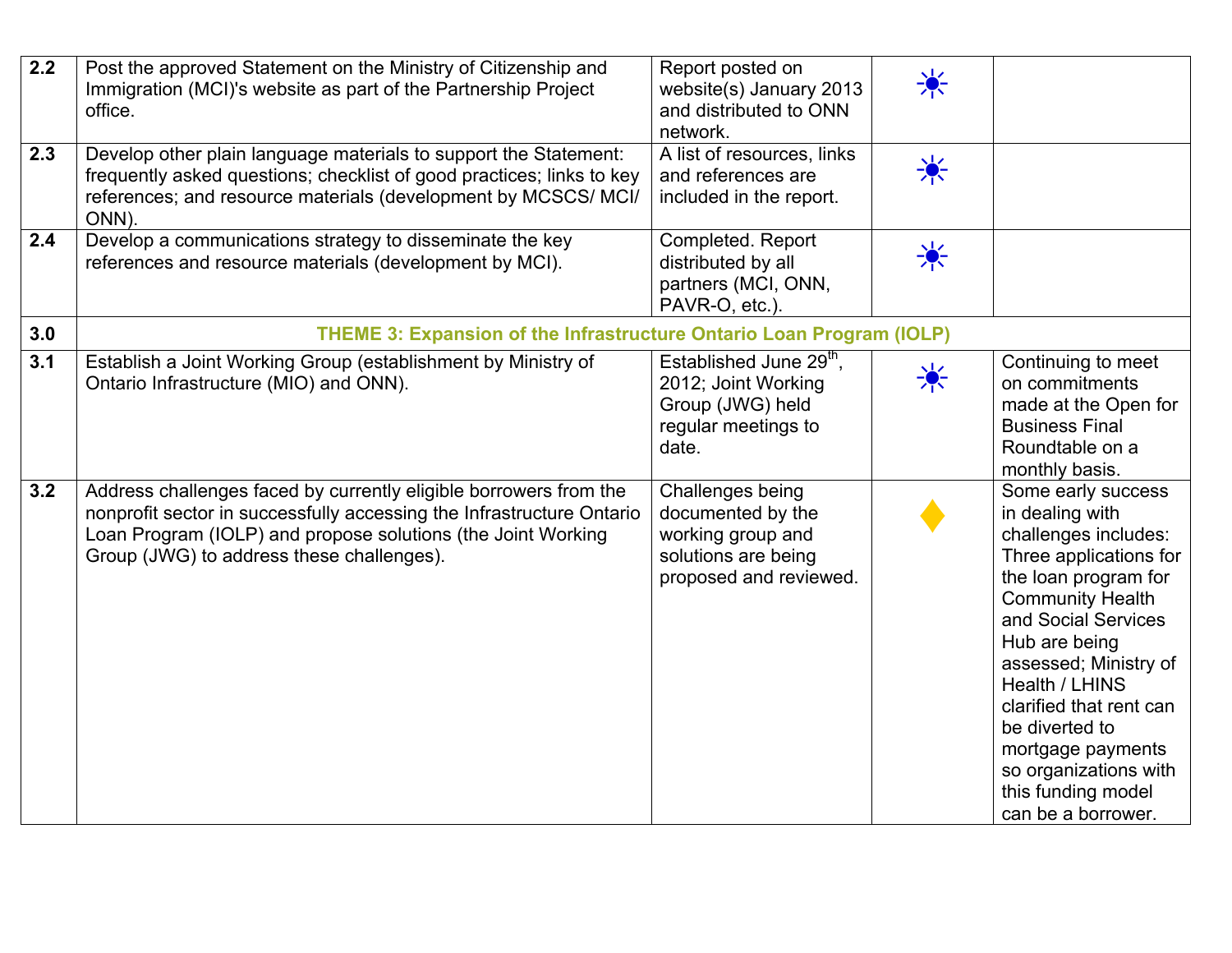| 3.3<br>3.4 | Develop a nonprofit facilitator/ intermediary role to assist eligible<br>borrowers from the sector with: how to qualify for a loan;<br>application requirements; preparations of business cases; capital<br>project management; expertise and capacity building with support<br>from Infrastructure Ontario (IO).<br>Develop recommendations for expansion of IOLP to specific new                                                                                                                      | ONN tabled a<br>discussion paper on<br>October 24, 2012 with<br>the JWG.<br><b>JWG reviewed the ONN</b><br><b>Discussion Paper on</b><br>Intermediary/Facilitator<br>Organization(s) roles<br>and responsibilities on<br>January 18, 2013. It<br>appears that no further<br>progress at the JWG on<br>this recommendation is<br>likely to occur.<br>On September 21, 2012 | $\boldsymbol{\Theta}$ | ONN has identified a<br>need for support in<br>the sector. Further<br>consultation with the<br>sector on this will be<br>required to determine<br>other approaches<br>and strategies.<br>More detailed work                                                                   |  |
|------------|---------------------------------------------------------------------------------------------------------------------------------------------------------------------------------------------------------------------------------------------------------------------------------------------------------------------------------------------------------------------------------------------------------------------------------------------------------------------------------------------------------|---------------------------------------------------------------------------------------------------------------------------------------------------------------------------------------------------------------------------------------------------------------------------------------------------------------------------------------------------------------------------|-----------------------|-------------------------------------------------------------------------------------------------------------------------------------------------------------------------------------------------------------------------------------------------------------------------------|--|
|            | sub-segments of the nonprofit sector through business case<br>proposals for the government's consideration.                                                                                                                                                                                                                                                                                                                                                                                             | ONN tabled (with JWG)<br>four proposed<br>expansion areas in the<br>sector for the IOLP as<br>eligible borrowers. They<br>were: Child care; Arts<br>and Culture; Community<br>Services Hubs; and<br><b>Community Energy.</b><br>Progress on expansion<br>is proceeding with two<br>new sector areas - Arts<br>and Daycare.                                                |                       | on both new<br>expansion areas is<br>required for final<br>approvals. Other<br>proposed areas by<br>ONN for<br>consideration<br>(community energy<br>and community<br>services hubs) still<br>need to be discussed<br>at JWG with MOI/ IO<br>and relevant line<br>ministries. |  |
| 4.0        | THEME 4: Maximizing public investment returns from government surplus lands                                                                                                                                                                                                                                                                                                                                                                                                                             |                                                                                                                                                                                                                                                                                                                                                                           |                       |                                                                                                                                                                                                                                                                               |  |
| 4.1        | Subject to government direction, include not-for-profit corporations<br>without share capital that provide a public benefit purpose in the list<br>of entities that receive the information on surplus government lands<br>prior to the lands being placed on the open market for sale at<br>market value (other entities may include: municipalities, utilities,<br>conservation authorities and the government of Canada). Inclusion<br>to be undertaken by Ministry of Ontario Infrastructure (MOI). | Positive verbal direction<br>on this item was<br>received by ONN in<br>August 2012 from MOI<br>officials.                                                                                                                                                                                                                                                                 | $\frac{1}{\sqrt{2}}$  | Approved.                                                                                                                                                                                                                                                                     |  |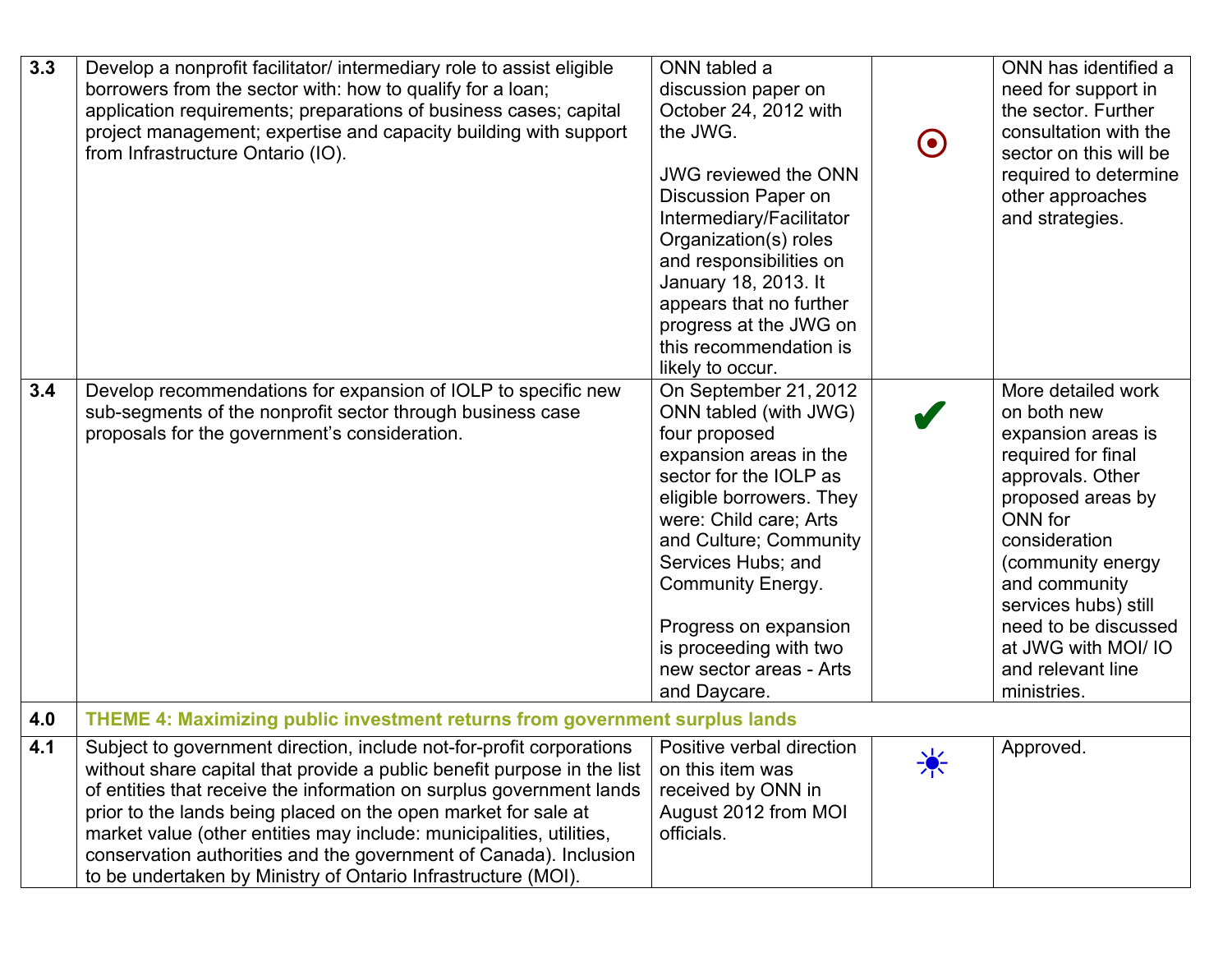| 4.2 | Provide MOI with the definition of eligible not-for-profit corporations<br>without share capital that provide a public benefit purpose as per<br>IO's Realty Directives policy (ONN to provide definition).                                                                                                                        | IO and MOI Real Estate<br>have incorporated ONN<br>definition of eligible<br>organization into joint<br>memorandum of<br>understanding.                                     |              | Share definition<br>broadly with the<br>sector once<br>memorandum of<br>understanding is<br>approved in March<br>2013.                                                                                                                  |
|-----|------------------------------------------------------------------------------------------------------------------------------------------------------------------------------------------------------------------------------------------------------------------------------------------------------------------------------------|-----------------------------------------------------------------------------------------------------------------------------------------------------------------------------|--------------|-----------------------------------------------------------------------------------------------------------------------------------------------------------------------------------------------------------------------------------------|
| 4.3 | Create and maintain a registry of eligible not-for-profit corporations<br>based on 4.2 and specific criteria that will receive the list of, and be<br>able to purchase, surplus government lands prior to being placed<br>on the open market (creation and maintenance of registry and<br>criteria by ONN, with support from MOI). | ONN and MOI/ IO have<br>agreement in principle<br>on governance<br>arrangements, and a<br>draft contract is under<br>review. Work on the<br>registry is underway.           |              | The working group is<br>still reviewing the<br>process for<br>accessing the list of<br>surplus Government<br>of Ontario properties<br>through ONN. The<br>intent is to have the<br>Registry available by<br>April 1, 2013.              |
| 5.0 | THEME 5: Broader public sector access to provincial Vendor of Records (VOR)                                                                                                                                                                                                                                                        |                                                                                                                                                                             |              |                                                                                                                                                                                                                                         |
| 5.1 | Approve and implement the recommendations that, "major transfer"<br>payment recipients" will no longer be used as the definition in<br>determining transfer payment entities' (nonprofit organizations')<br>access to provincial Vendor of Record (VOR) arrangements<br>(government to approve and implement).                     | The policy has been<br>approved; the term<br>"major transfer payment<br>recipient" removed from<br>definition.                                                              | <del>┆</del> | Ministries to<br>communicate with<br>their nonprofit<br>partners (transfer<br>payment agencies)<br>between November<br>2012 and March<br>$2013$ , led by the<br>Ministry of<br>Government<br>Services.<br>Communication in<br>progress. |
| 5.2 | Review and assess access to enterprise-wide VOR arrangements<br>with access being restricted on an exceptional basis only for<br>formerly defined transfer payment entities (now: nonprofit<br>organizations). Ministries, led by the Ministry of Government<br>Services (MGS), will undertake review and assessment.              | MGS has drafted<br>background documents,<br>FAQs, instructions for<br>Ministries and nonprofit<br>organizations, reviewed<br>by the ONN working<br>group in Fall 2012. They |              | Individual ministries<br>will identify eligibility<br>for access amongst<br>their funded nonprofit<br>partners; MGS and<br>ONN will share<br>background                                                                                 |